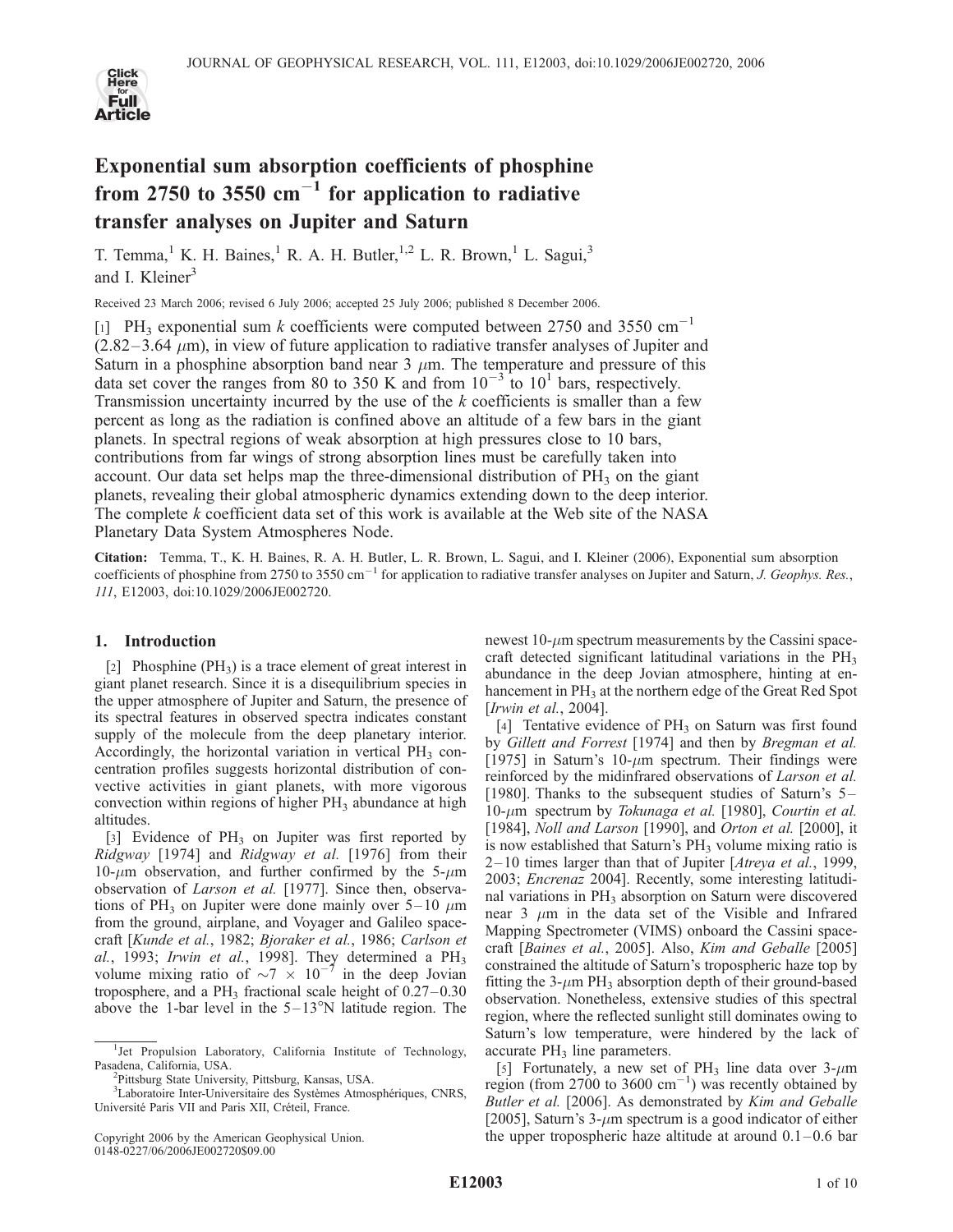level [Muños et al., 2004; Temma et al., 2005; Pérez-Hoyos et al., 2005] or the  $PH_3$  abundance above the haze on Saturn. Since present knowledge of  $PH<sub>3</sub>$  on Saturn is based mostly on the analyses of the  $5-10$ - $\mu$ m spectrum, a new detailed study of the  $3$ - $\mu$ m region will further elucidate the vertical and horizontal PH<sub>3</sub> distribution on Saturn.

[6] However, a well-known difficulty in calculating infrared (IR) or near-infrared (NIR) radiation lies in dealing with densely packed spectral lines. Because of finite spectral resolving power of observational instruments (e.g., spectral resolving power of VIMS IR channel  $=$ 50– 300), averaging calculated line-by-line (LBL) intensities over a spectrally wide bin is inevitably necessary when one compares model spectra with observations. This often results in a dauntingly large computational burden because sharp crowded lines require a large number of computational nodes for accurate spectral integration within a bin. Typical methods to circumvent this problem are the so-called  $k$  distribution and correlated- $k$  methods, which are applied respectively to vertically homogeneous and inhomogeneous atmospheres [Goody and Yung, 1989; Lacis and Oinas, 1991; Liou, 2002]. These approximations enable efficient and accurate numerical simulations on a practical timescale and have proven successful in CH4 absorption studies of giant planets [e.g., Irwin et al., 1998, 2005]. Unfortunately, those techniques have never been applied to  $PH_3$  bands because the essential " $k$ coefficients'' were lacking.

[7] In this paper, we present computational procedures and results of  $PH_3$  exponential sum k coefficients in the PH<sub>3</sub>-line-rich 3- $\mu$ m region for correlated-k exponential sum fit (ESF) methods. When used together with existing  $CH<sub>4</sub>$  and NH<sub>3</sub> absorption data, our PH<sub>3</sub> k coefficients will bring us more accurate information than before about spatial distribution of  $NH_3$  and  $PH_3$  on Saturn, by improving the fits between observed and simulated spectra near 3400 cm<sup>-1</sup> where absorption bands of NH<sub>3</sub> and PH<sub>3</sub> overlap. Extensive application of the current results to detailed radiative transfer analyses of VIMS Saturn spectra will be the main topic of our forthcoming publication. In addition, our results will facilitate the analysis of the data sets of Galileo NIMS and New Horizon's future Jupiter swing-by to study the PH<sub>3</sub> distribution on Jupiter.

### 2. Data Set and Computational Procedure

[8] The principle of the k distribution or correlated-k method is to divide a certain spectral interval into numerous short subintervals and then rearrange them in the order of their absorption coefficient  $k$ . The  $k$  distribution function  $f(k)$  is defined as

$$
f(k)dk = \frac{1}{\nu_2 - \nu_1} \sum_{m} \Delta \nu_m,
$$

where  $\nu_2$  and  $\nu_1$  are the ends of a certain spectral interval, and  $\Delta\nu_m$  is the width of a subinterval within which the absorption coefficient is between  $k$  and  $k + dk$ . Namely,  $f(k)dk$  represents the total fraction of spectral interval where the absorption coefficient resides in a range from  $k$  to  $k + dk$ , within a designated spectral bin. Accordingly, we can define a cumulative  $k$  distribution function as

$$
g(k) \equiv \int_0^k f(k)dk,
$$

and we can use the inverse of  $g(k)$ 

$$
k=g^{-1},
$$

as an alternative to describe the  $k$  distribution within the spectral bin. Since  $g^{-1}$  is much smoother than the spectral distribution  $k(v)$ , the corresponding transmission profile along the g ordinate is also smooth enough that the integration in the g space can be well approximated by summing a small number of Gaussian quadrature terms, as later described in this section. More extensive descriptions of this entire procedure are seen elsewhere [e.g., Goody and Yung, 1989; Lacis and Oinas, 1991; Liou, 2002].

[9] To implement this method, we first obtain an exact  $PH<sub>3</sub>$  absorption spectrum by LBL absorption over the entire spectral interval of interest. In the present study, we use the recent PH<sub>3</sub> line data between 2.8 and 3.6  $\mu$ m consisting of accurate room temperature laboratory measurements of  $\sim$ 8000 PH<sub>3</sub> line positions, intensities, and lower state transition energies compiled by Butler et al. [2006]. These assignments permit those lines to be properly scaled to corresponding values at other temperatures by ordinary well-known equations. Line positions obtained at  $0.011$ -cm<sup>-1</sup> resolution on a Fourier Transform Spectrometer were calibrated with the CO wavelength standards at 2.3  $\mu$ m reported by *Pollock et al.* [1983].

[10] The volume mixing ratios of hydrogen ( $\equiv q_{\rm H_2}$ ) and helium ( $\equiv q_{\text{He}}$ ) are assumed to be 0.865 and 0.135, respectively. These numbers are consistent with the newly estimated ranges of Saturn's  $q_{\text{H}_2}$  and  $q_{\text{He}}$  [Conrath and Gautier, 2000] and match with those of Jupiter measured by the Galileo entry probe [von Zahn et al., 1998]. Therefore our results are readily applicable to both Jupiter and Saturn.

[11] Calculated hydrogen-broadening coefficients for our computation were provided by J.-P. Bouanich (private communication, 2005), on the basis of the room temperature analysis presented by *Bouanich et al.* [2004]. The temperature dependence coefficient  $n$  of the hydrogen broadening was obtained from Salem et al. [2004] using the expression  $n = 0.702 - 0.1 \times J(J)$  is the lower state rotational quantum number), and pressure-induced frequency shifts were set to zero. Widths of several hundred forbidden transitions  $(\Delta K > 1)$ , not provided by Bouanich, were estimated using values of corresponding transitions with the same lower state quanta and same values of  $\Delta J$  with  $\Delta K = 0$  or  $\pm 1$  $(K$  is the quantum number of angular momentum along the molecule's symmetry axis). A few dozen high-J lines were also not calculated and so these widths were set to the value corresponding to  $J = 22$  at the same K.

[12] To estimate helium-broadening coefficients, we computed the ratio of (helium-broadening coefficient)/ (hydrogen-broadening coefficient) for 17 lines by comparing Bouanich et al. [2004] and Salem et al. [2005] near 10  $\mu$ m and obtained an average value of 0.52  $\pm$  0.01. On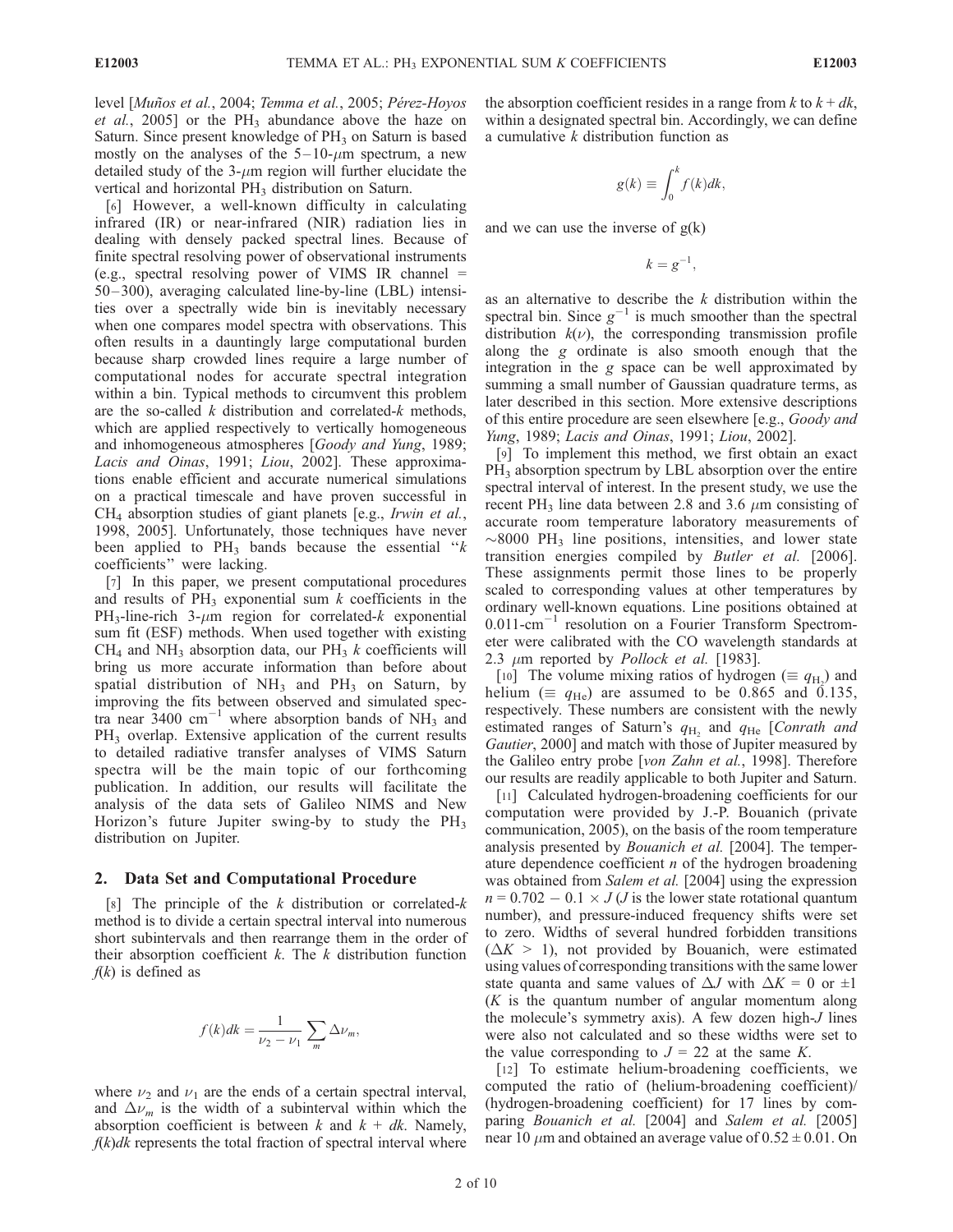| Variable   | Values of Sampled Points |              |             |              |             |              |
|------------|--------------------------|--------------|-------------|--------------|-------------|--------------|
| T, K       | 80                       | 90           | 100         | 110          | 120         | 130          |
|            | 140                      | 150          | 160         | 170          | 190         | 210          |
|            | 230                      | 250          | 270         | 290          | 310         | 330          |
|            | 350                      |              |             |              |             |              |
| $p$ , bars | $10^{-3}$                | $10^{-2.75}$ | $10^{-2.5}$ | $10^{-2.25}$ | $10^{-2}$   | $10^{-1.75}$ |
|            | $10^{-1.5}$              | $10^{-1.25}$ | $10^{-1}$   | $10^{-0.75}$ | $10^{-0.5}$ | $10^{-0.25}$ |
|            | $10^{0}$                 | $10^{0.25}$  | $10^{0.5}$  | $10^{0.75}$  | $10^{1}$    |              |

Table 1. Temperature and Pressure Points Where Our k Coefficients Were Computed

the assumption that the same relation between the hydrogenand helium-broadening holds in other spectral regions, we used this ratio for the hydrogen-broadening coefficients near  $3 \mu$ m, to obtain the helium-broadening coefficients.

[13] We ignored self-broadening by  $PH_3$  itself because it is always negligibly small compared with those by hydrogen and helium if the PH<sub>3</sub> volume mixing ratio ( $\equiv q_{\text{PH}_3}$ ) is  $10^{-5} - 10^{-6}$  or smaller as in the giant planets' atmospheres [e.g., Courtin et al., 1984; Prinn et al., 1984; Loddars and Fegley, 1998; Orton et al., 2000; Atreya et al., 2003].

[14] Although the combination of *Butler et al.* [2006] and the newest HITRAN database [Rothman et al., 2005] provided PH<sub>3</sub> line parameters from 770 to 3601 cm<sup>-</sup>  $(2.78 - 12.99 \mu m)$ , the k coefficients were computed only over 2750–3550 cm<sup>-1</sup> (2.82–3.64  $\mu$ m). This computation cutoff at the large–wave number side was set because no  $PH<sub>3</sub>$  line parameters were available when the wave number  $\nu$  was larger than 3601 cm<sup>-1</sup>. Consequently, the computational result of the large–wave number end of the data coverage does not account for the wing effects of weak absorption lines lying just outside the spectral data range, especially when the pressure broadening is significant  $(p \geq 1$  bar). At the small-wave number end, the computation was not extended further down because of limited computational time and little practical importance of  $PH_3$  line analysis around 2700 cm<sup>-1</sup> due to far more dominant CH<sub>4</sub> absorption.

[15] In our LBL calculation, we assumed Voigt profile for each line and simple linear summation for line overlapping:

$$
k(\nu, p, T) = \frac{1}{\sqrt{\pi}} \sum_{l} \frac{S_l(T)}{\alpha_{D,l}(T)} V(x_l(\nu, T), y_l(p, T)),
$$

where

$$
V(x_l, y_l) = \frac{y_l}{\pi} \int_{-\infty}^{+\infty} \frac{e^{-t^2}}{y_l^2 + (x_l - t)^2} dt
$$

and

$$
x_l \equiv (\nu - \nu_l)/\alpha_{D,l}(T), \quad y_l \equiv \alpha_{D,l}(T)/\alpha_{L,l}(p,T).
$$

Here, *l* is the index of the *l*th absorption line,  $S_l(T)$  is the line strength of the *l*th absorption line,  $\alpha_{D,l}(T)$  is the Doppler width of the *l*th line,  $\alpha_{L,l}(p, T)$  is the Lorentz half width of the *l*th line,  $\nu_l$  is the line center wave number of the Ith line,  $\nu$  is the wave number of interest, p is the ambient total atmospheric pressure, and T is the ambient atmospheric temperature. The temperature dependence of line strengths and Lorentz half widths were calculated from the formulae (A11) and (A12) of Rothman et al. [1998]. The internal partition sum of PH<sub>3</sub> molecule was interpolated from a data file (parsum.dat) available in the HITRAN 2004 database [Rothman et al., 2005].

[16] With respect to the ambient pressure and temperature in our computation, we simulated the conditions of Jupiter and Saturn in the stratosphere and upper troposphere, throughout the visible regions of these aerosol-laden atmospheres. The minimum temperature near the tropopause of Saturn is about 80 K (about 110 K at Jupiter's tropopause), and the temperature at 10-bar level in Jupiter is about 340 K (about 270 K at the 10-bar level on Saturn). Accordingly, we chose 19 temperatures from 80 to 350 K. The grid points of the ambient atmospheric pressure were evenly sampled on logarithmic scale with an increment factor of  $10^{0.25}$ resulting in 17 pressure points from  $10^{-3}$  to 10 bars. These temperature and pressure grid points, presented in Table 1, apply to the vertical range of the giant planets from the relatively deep troposphere to the upper stratosphere. No  $k$ coefficients are derived at any pressure lower than  $10^{-3}$  bars because PH<sub>3</sub> is highly depleted above the tropopause ( $p \leq$ 0.1 bar) of both Jupiter and Saturn [Irwin et al., 1998; Orton *et al.*, 2000]. The vertical profiles of T and  $q_{PH_2}$  on Jupiter and Saturn are illustrated in Figure 1.

[17] The wing cutoff distance ( $\equiv \Delta v_{wing}$ ) of each absorption line and spectral resolution ( $\equiv \Delta v_{resol}$ ) for the LBL computation (Table 2) were empirically determined according to the given ambient pressure in order to minimize computational time while the normalization accuracy of each line was always kept within 0.5%.

[18] From the entire absorption coefficient spectrum, we extracted 401 bins of  $2$ -cm<sup>-1</sup> width with a spectral step of 2 cm<sup>-1</sup>. This spectral resolution, equivalent to  $\Delta \lambda$  =  $0.001-0.0015$   $\mu$ m near 3  $\mu$ m, was chosen to resolve the



**Figure 1.** Vertical PH<sub>3</sub> volume mixing ratio ( $\equiv q_{\text{PH}_3}$ ) profiles on Jupiter [Irwin et al., 1998] and Saturn [Orton et al., 2000]. The  $p$ -T profiles in the Jovian and Saturnian stratospheres and upper tropospheres are overplotted (top scale). Jupiter's temperature data are from the Galileo entry probe at 6.5<sup>o</sup>N latitude [Seiff et al., 1998]. Saturn's p-T data are from *Lindal et al.* [1985] at  $36^{\circ}$ N latitude, where we assumed a constant adiabatic lapse rate below the 1.3-bar level.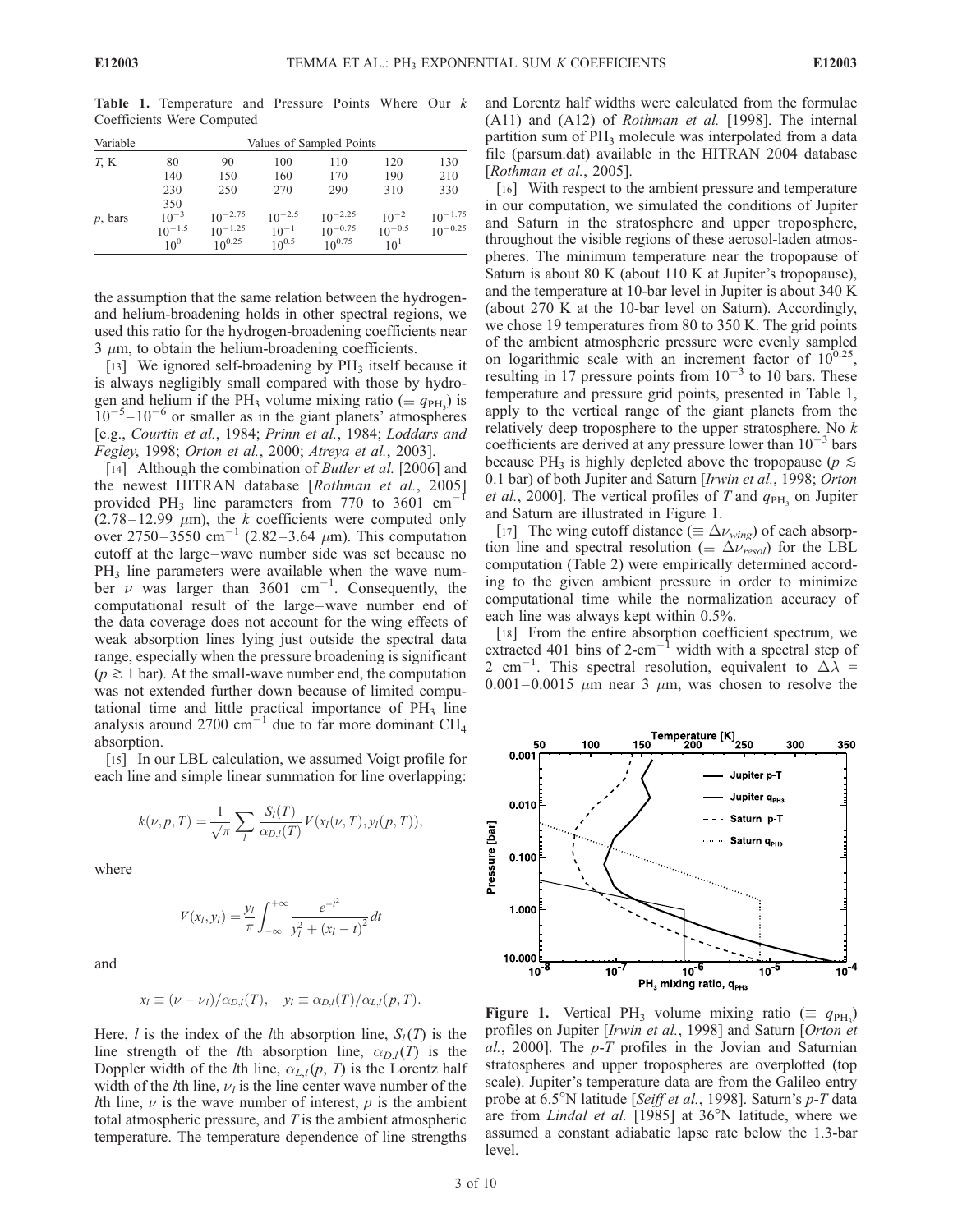Table 2. Wing Cutoff Distance and Computational Spectral Resolution Used in Our Line-by-Line Computations at Various Ambient Pressures

| Pressure, bars | $\Delta \nu_{wing}$ , cm <sup>-1</sup> | $\Delta \nu_{resol}$ , cm <sup>-1</sup> |
|----------------|----------------------------------------|-----------------------------------------|
| $10^{-3}$      | 5                                      | $10^{-4}\,$                             |
| $10^{-2.75}$   | 5                                      | $10^{-4}\,$                             |
| $10^{-2.5}\,$  | 5                                      | $10^{-4}$                               |
| $10^{-2.25}$   | 10                                     | $2\,\times\,10^{-4}$                    |
| $10^{-2}$      | 10                                     | $2\,\times\,10^{-4}$                    |
| $10^{-1.75}\,$ | 10                                     | $2\,\times\,10^{-4}$                    |
| $10^{-1.5}$    | 10                                     | $2 \times 10^{-4}$                      |
| $10^{-1.25}\,$ | 10                                     | $2\,\times\,10^{-4}$                    |
| $10^{-1}$      | 20                                     | $10^{-3}$                               |
| $10^{-0.75}\,$ | 40                                     | $10^{-3}$                               |
| $10^{-0.5}\,$  | 60                                     | $2\,\times\,10^{-3}$                    |
| $10^{-0.25}\,$ | 80                                     | $2\,\times\,10^{-3}$                    |
| $10^0$         | 200                                    | $5\,\times\,10^{-3}$                    |
| $10^{0.25}\,$  | 350                                    | $5\,\times\,10^{-3}$                    |
| $10^{0.5}\,$   | 500                                    | $5\,\times\,10^{-3}$                    |
| $10^{0.75}\,$  | 650                                    | $10^{-2}$                               |
| $10^1$         | 800                                    | $10^{-2}$                               |

triangular spectral response across each spectral resolution element of VIMS IR channel ( $\Delta \lambda$  = 0.0166  $\mu$ m). In each of those spectral bins, we derived a k distribution  $f(k)$  and cumulative k distribution  $g(k)$ . Then, the exponential sum k coefficients were obtained in the same manner as by Baines et al.  $[1993]$  and Irwin et al.  $[2005]$ . Namely, the ith  $k$ coefficient  $k_i$  was given by the inverse mapping of g as

$$
k_i = g^{-1}(g_i),
$$

where  $g_i$  ( $i = 1, 2, \dots, N$ ) is the *i*th node of the N point Gaussian quadrature points along the g ordinate.

[19] Once these  $k$  coefficients are acquired, the average transmission in the *n*th spectral bin ( $\equiv \bar{T}^n$ ) in a uniform atmospheric layer of specific  $T$  and  $p$  is given by

$$
\bar{T}^n = \sum_{i=1}^N w_i e^{-k_i^n u},
$$

where  $u$  is the total column abundance of the absorbing molecule along the optical path in the layer.  $w_i$  is the Gaussian weight associated with the ith Gaussian quadrature node and  $k_i^n(T, p)$  is the k coefficient of the layer at the nth spectral bin at the ith Gaussian quadrature node. When a vertically inhomogeneous atmosphere is considered, it is divided into a stack of layers having varying  $T$  and  $p$ , and the bin-averaged transmission down to the mth atmospheric layer  $(\equiv \overline{T}_m^n)$  is computed as

$$
\bar{T}_m^n = \sum_{i=1}^N w_i e^{-\sum_{j=1}^m k_{ij}^n u_j},
$$

where  $k_{i,j}^n(T, p)$  and  $u_j$  are the quantities of the *j*th layer. The bin-averaged total absorption optical thickness down to the *m*th layer ( $\equiv \overline{\tau}_m^n$ ) is derived as

$$
\bar{\tau}_m^n = -\ln \bar{T}_m^n.
$$

[20] In order to determine the number of quadrature points, we computed and compared the accuracies of 10-,

20- and 40-point cases. Within the pressure range of our data set  $(0.001 \le p \le 10$  bars), the difference in accuracy among the three cases was negligibly small until PH<sub>3</sub> column abundance ( $\equiv u_{\text{PH3}}$ ) reached  $\sim 0.1$  km amagat. Actually, such high  $u_{PH3}$  is hardly encountered in ordinary analyses of the outer planets' atmospheres, as explained in the following section. Therefore we adopted 10-point Gaussian quadrature, considering simplicity and consistency with previous works. The  $\{g_i\}$  and  $\{w_i\}$  ( $i = 1, 2, ...10$ ) over  $0 \le g \le 1$  are listed in our k coefficient data file available to the public.

#### 3. Results and Discussion

[21] For brevity and economy of paper space, we present here our computational results only at a spectral bin centered at  $3400 \text{ cm}^{-1}$ . This sample bin is chosen to study the effects of pressure and temperature variations on the main  $PH_3$  absorption region. The change in the absorption coefficient spectrum with pressure and temperature is shown in Figure 2. As obviously seen, the main influence of an increased pressure is to smooth out the entire absorption spectrum. The variation in temperature also alters the absorption strength by changing population densities of the lower energy states. Consequently, the cumulative  $k$  distribution  $g(k)$  also varies according to p and T, as presented in Figure 3, resulting in different  $k$  coefficients at different  $(p, T)$  combinations. The bin-averaged transmission over  $3400 \pm 1$  cm<sup>-1</sup> and accuracy of the ESF fit are plotted in Figures 4 and 5. Generally, the ESF results start to deviate from those of LBL when  $PH_3$  absorption reduces transmission down to  $\sim 0.01$ . At a certain PH<sub>3</sub> column abundance, the transmission decreases with increasing pressure because the pressure-broadening effect redistributes the absorption of otherwise saturated lines to nearby continuum regions.

[22] Using the obtained  $k$  coefficients, the photon penetration depth (depth of  $\tau = 1$  along returning nadir path) for Jupiter and Saturn are displayed in Figures 6 and 7, to illustrate how deep we can remotely sense these atmospheres. In the Jovian atmosphere, the existence of  $PH_3$ barely influences the photon penetration limit simply because of the low  $PH_3$  abundance. Contributions by stratospheric molecules like  $C_2H_2$  and  $C_2H_6$  to the total absorption in this spectral region are small and ignored. As seen in Figures 6 and 7, little solar radiation reaches and returns from a depth of  $\sim$ 2 bars in the giant planets because of absorption of various gas species. When extinction by aerosols is also taken into account, this penetration limit altitude becomes even higher. Along a nadir returning optical path down to the 2-bar level, the corresponding  $u_{\text{PH3}}$  is  $\leq 10^{-4}$  and  $\sim$ 2  $\times$  10<sup>-3</sup> km amagat in Jupiter and Saturn, respectively. With these low  $u_{\text{PH3}}$  values and pressures lower than 2 bars, the deviation in transmission between LBL and ESF is always smaller than a few percent as presented in Figures 4 and 5. Therefore transmission uncertainty by the use of our  $k$  coefficients is unlikely to exceed a few percent in studies of  $3-\mu m$  solar radiation reflected from the giant planets.

[23] For future spectral analysis, we see in Figures 6 and 7 that the region where  $\nu \leq 3200$  cm<sup>-1</sup> can be used to determine the upper haze layer height by fitting the dominant  $CH<sub>4</sub>$  absorption on both planets. Then, the NH<sub>3</sub> column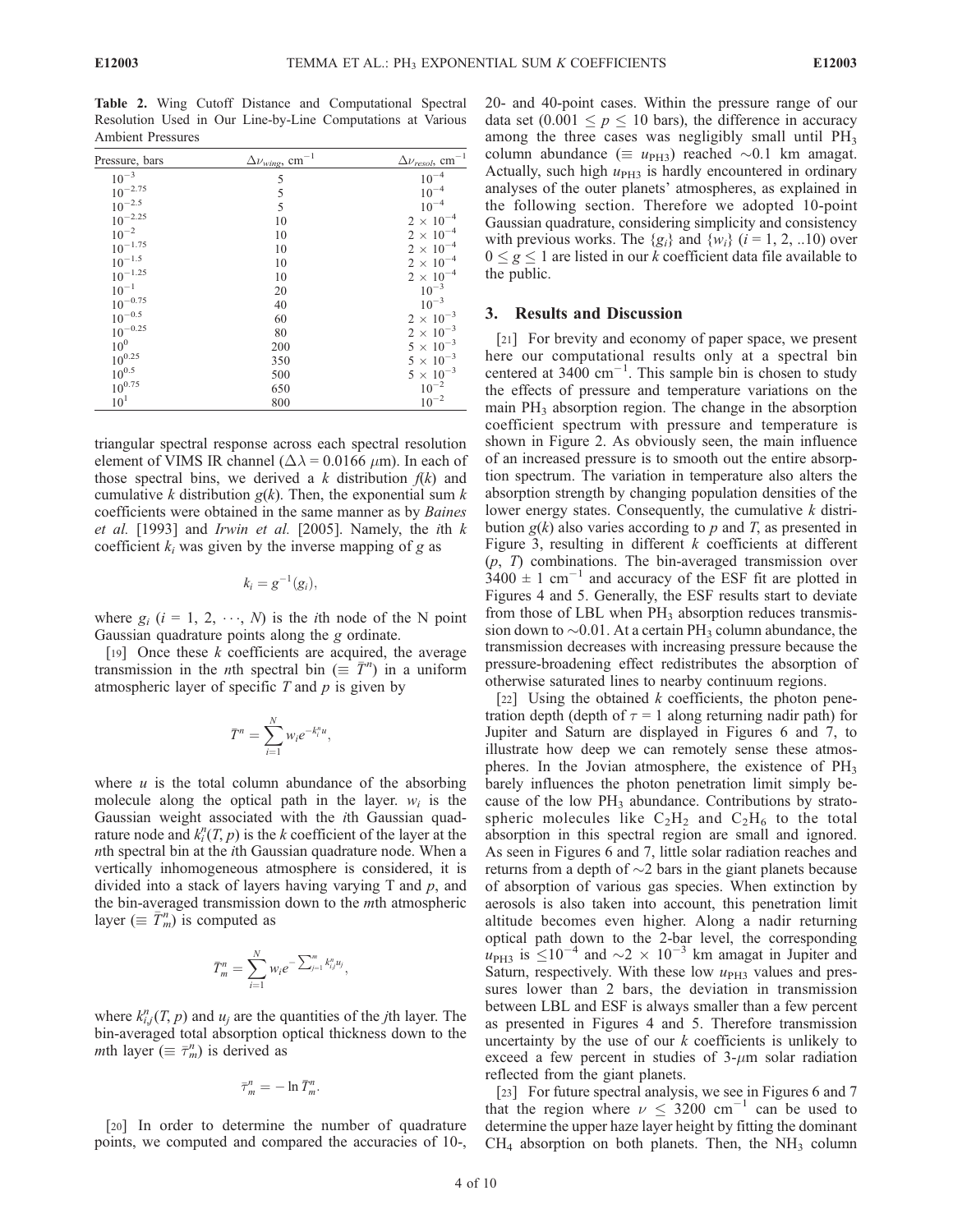

Figure 2. Spectral distribution of  $PH_3$  absorption coefficient k ( $\equiv k(\nu)$ ) over  $\nu = 3400 \pm 1$  cm<sup>-1</sup> at (top)  $T = 100$  and (bottom)  $T = 290$  K at two different pressures, demonstrating the pressure-broadening effect in a strong  $PH_3$ absorption region.

abundance above the haze layer top is constrained by  $NH<sub>3</sub>$ absorption analysis near 3330  $cm^{-1}$  for Saturn, and between 3300 and 3500  $\text{cm}^{-1}$  for Jupiter, where NH<sub>3</sub> absorption significantly exceeds that of  $CH_4$  and  $PH_3$ . Given knowledge of haze layer tops and  $NH_3$  column abundance obtained by the preceding analyses, the  $PH_3$  column abundance is determined by fitting the spectrum from  $3350$  to  $3500 \text{ cm}^{-1}$ , where the PH<sub>3</sub> absorption is the strongest in this  $3-\mu m$  region. The Cassini VIMS data, which comprise two-dimensional Saturn images over this entire spectral region, would be extremely useful for this entire scheme of spectral study.

[24] Our wing cutoff at low pressures ( $p \leq 0.1$  bar) is smaller than that in some previous works [e.g., *Irwin et al.*, 2005]. Examining this influence, making test computations with a wing cutoff of 30  $\text{cm}^{-1}$ , we found only marginal difference  $(\leq 1\%$  in bin-averaged transmission) from our original result, except when  $u_{\text{PH3}}$  reached about  $10^{-2}$  km amagat. Considering the practical upper limit of  $u_{\text{PH3}}$ discussed above, the uncertainty caused by our small wing cutoff is less than  $\sim$ 1% and safely neglected.

[25] In contrast, a very large wing cutoff  $(200 - 800 \text{ cm}^{-1})$ is necessary to accurately normalize each line at high pressures ( $p \geq 1$  bar). This is partly because the hydrogenbroadening coefficients of  $PH_3$  are relatively large (e.g.,  $\sim$ 1.5 times those of CH<sub>4</sub> around 3  $\mu$ m, when the PH<sub>3</sub> line data of *Butler et al.* [2006] are compared with those of  $CH<sub>4</sub>$ in work by Pine [1992]), but mainly because of the wide Lorentzian wing of Voigt profile. The far-wing contributions of strong lines are prominent at spectral regions of very weak absorption. When  $p = 10$  bars, the far-distant wings of some very strong PH<sub>3</sub> lines centered around  $2400 \text{ cm}^{-1}$  are comparable with the absorption peaks of weak lines near  $3000 \text{ cm}^{-1}$ . Thus close attention should be paid to wing cutoff size when LBL computations are conducted in weak absorption regions under high pressures with Lorentz or Voigt profiles. Since no general formula exists for the optimum wing cutoff as a function of wave number and line strength, it is determined only by repetitive trialand-error process, depending on the spectral distribution of line strength and limitation in computational resource.

[26] The demand for a large wing cutoff brings into question the accuracy of our LBL computation near the large –wave number edge of our data coverage under high pressures, because no  $PH_3$  line data are available at



**Figure 3.** PH<sub>3</sub> absorption coefficient k as a function of cumulative k distribution  $g(k)$  at two different pressures with (top)  $T = 100$  and (bottom)  $T = 290$  K. The symbols denote the positions of  $k$  values at the 10-point Gaussian quadrature nodes.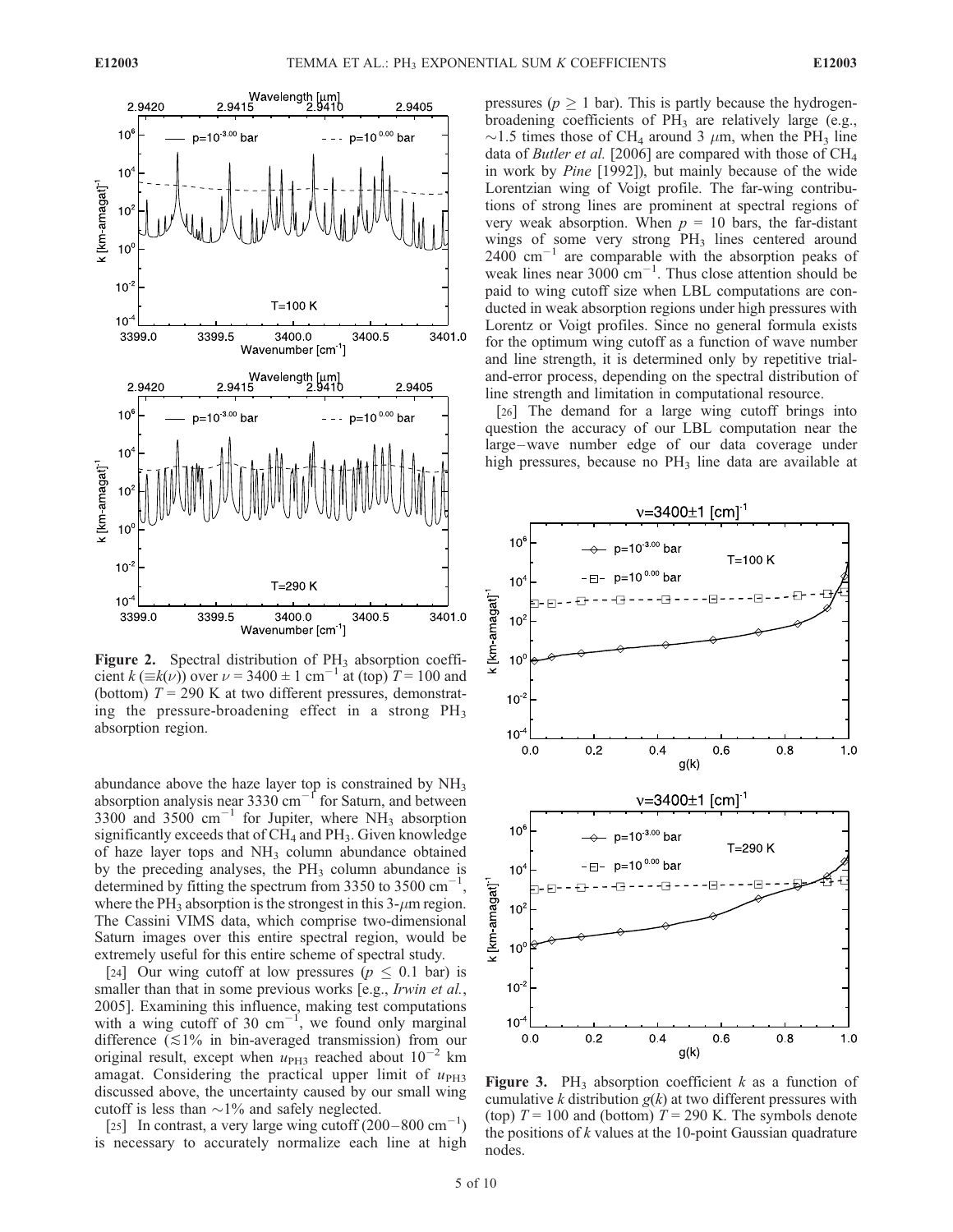

Figure 4. (top) Bin-averaged transmission with  $T = 100$  K over  $\nu$  = 3400  $\pm$  1 cm<sup>-1</sup> by LBL (lines) and ESF (symbols) computations at various ambient pressures  $(p, bars)$ , represented by different line styles and symbols. (bottom) Fractional deviations between LBL and ESF of the top plot. The deviation in  $\%$  is defined as  $100(ESF - LBL)/LBL$ .

 $\nu \geq 3601$  cm<sup>-1</sup>. Therefore we examine it at 3550 cm<sup>-1</sup> as follows. We conduct a LBL computation with a wing cutoff of 50  $\text{cm}^{-1}$ , considering only the wing effects of the lines located between 3500 and 3600 cm<sup>-1</sup>. Then, this is compared with our original result, which incorporates the line wing effects between  $\nu \leq 3500 \text{ cm}^{-1}$  and  $3601 \text{ cm}^{-1}$ . Namely, the difference between the above two results represents the line wing effects at  $3550 \text{ cm}^{-1}$  from the region of  $\nu \leq 3500 \text{ cm}^{-1}$ . This comparison demonstrates that the difference in bin-averaged transmission at 3550  $cm^{-1}$ , which increases with increasing  $u_{\text{PH3}}$ , is smaller than 1– 2% if  $u_{\text{PH3}} \leq 2 \times 10^{-3}$  km amagat at  $p \leq 2$  bars. In view of the previously mentioned solar photons' penetration depth and our laboratory measurements indicating that PH<sub>3</sub> lines at  $\nu \geq 3600 \text{ cm}^{-1}$  are much weaker than those at  $\nu \leq 3500$  cm<sup>-1</sup>, we can reasonably say that the transmission uncertainty near  $3550 \text{ cm}^{-1}$  due to the lack of the large–wave number region data ( $\nu \geq 3601 \text{ cm}^{-1}$ ) does not exceed a few percent in studying reflected sunlight from the giant planets.

[27] Our computational spectral resolution at relatively high pressures ( $p \ge 1$  bar) is somewhat cruder than in some previously published works (e.g.,  $\Delta v_{\text{resol}} = 10^{-3}$  in the work by Irwin et al. [1996]). Nevertheless, another set of computations at  $p = 1$  and 10 bars demonstrates that the deviation in bin-averaged transmission between  $\Delta v_{resol} = 10^{-3}$  and  $\Delta \nu_{resol} = 5 \times 10^{-3}$  or  $10^{-2}$  cases is negligibly small  $(\leq 1\%)$ , until the transmission itself diminishes down to  $10^{-2}$  or less. Therefore our computational spectral resolution at high pressures is still fine enough to maintain sufficient computational accuracy in most practical analyses.

[28] Irwin et al. [2001] suggested existence of an unknown substance in Jupiter's atmosphere to account for the anomalous absorption over the spectral range from 2.9 to 3.2  $\mu$ m (from 3125 to 3448 cm<sup>-1</sup>), which resembled the relatively flat absorption spectrum of NH<sub>3</sub> gas. According to Butler et al. [2006], PH<sub>3</sub> absorption is strong near 3430 cm<sup>-1</sup> ( $\lambda \sim 2.9$   $\mu$ m) and rapidly weakens around  $\nu \lesssim 3300 \text{ cm}^{-1}$  ( $\lambda \gtrsim 3 \mu \text{m}$ ). Therefore, if  $PH<sub>3</sub>$  is responsible for the flat anomalous absorption spectrum, there needs to be another material that compensates for the weak PH<sub>3</sub> absorption over  $\lambda \gtrsim 3 \mu$ m. Absorption by stratospheric  $C_2H_6$  exists near 3.1  $\mu$ m, but this is unlikely to contribute significantly because of the low  $C_2H_6$  column abundance  $(3.0 \pm 1.4 \times 10^{-5}$  km amagat by *Bjoraker et al.* [1981]). Another possible cause of the anomaly is the underestimated NH<sub>3</sub> absorption in the data set adopted by Irwin et al. [2001]. In fact, there are some discrepancies among different  $NH<sub>3</sub>$  k coefficient data sets from different



**Figure 5.** Same as Figure 4, except with  $T = 290$  K.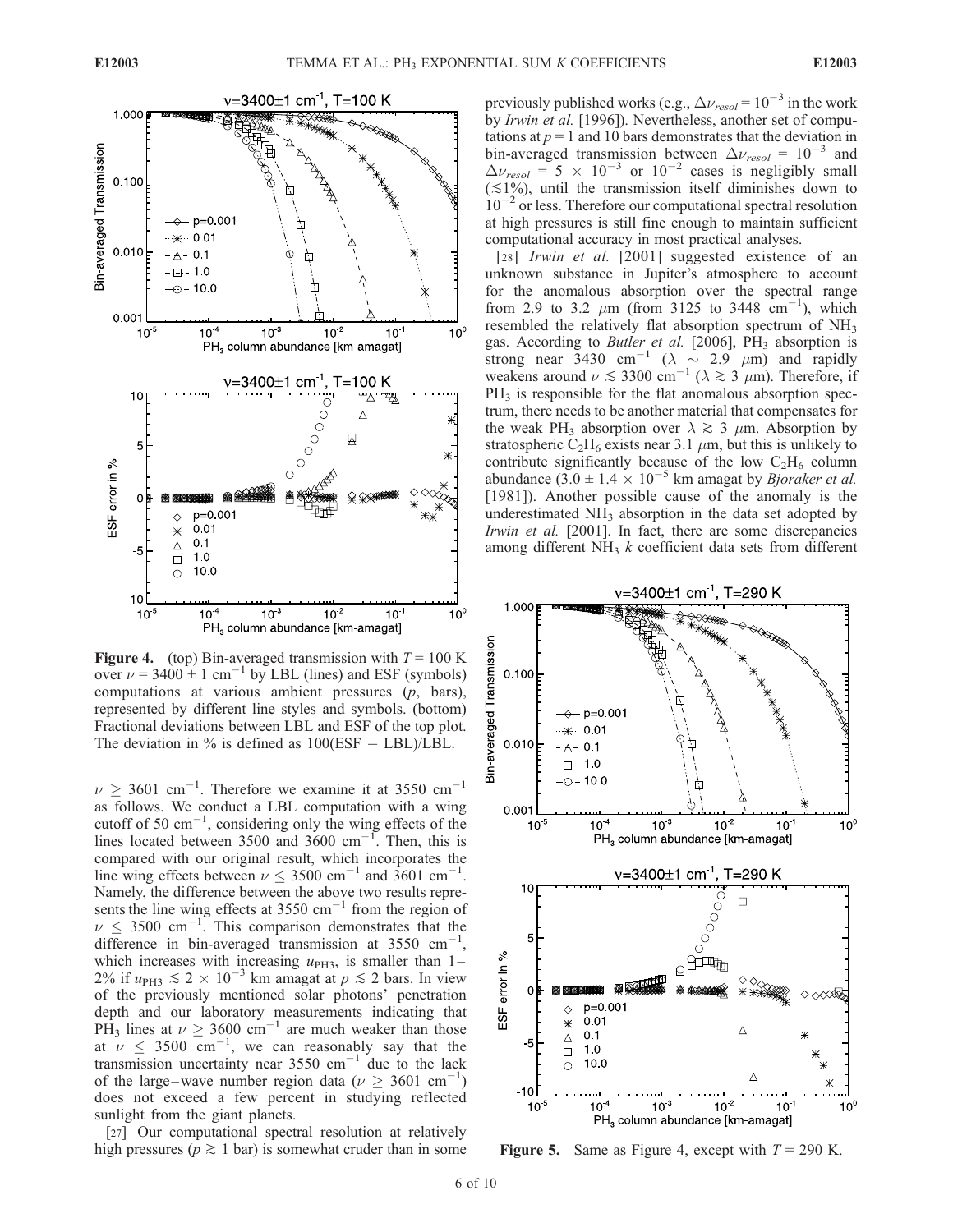

**Figure 6.** Altitude of  $\tau = 1$  along a returning nadir path ( $\tau = 0.5$  along a one-way nadir path) in Jupiter when an aerosol-free atmosphere is assumed. The bottom plot, where the legends are same as in the top plot, is the close-up of the 3200-3550 cm<sup>-1</sup> region where absorption by  $NH_3$  and  $PH_3$  becomes comparable with or stronger than that of  $CH_4$ . The  $H_2$  collision-induced absorption opacity was computed from the tabulation of *Borysow* [1991]. The CH<sub>4</sub> k data were taken from *Irwin et al.* [2005]. The NH<sub>3</sub> k values, which are based on the NH<sub>3</sub> line data of Kleiner et al. [1999], were provided by P. G. J. Irwin (private communication, 2006). The  $H<sub>2</sub>$  collision-induced absorption is insignificant in this spectral region. The vertical  $NH<sub>3</sub>$  and  $PH<sub>3</sub>$  mixing ratio profiles were adopted from *de Pater and Massie* [1985] and *Irwin et al.* [1998], respectively. The CH<sub>4</sub> mixing ratio was assumed to be 0.002 throughout the Jovian atmosphere *[de Pater and Lissauer* 2001]. The shaded areas indicate the altitude range where the upper tropospheric haze exists in Jupiter's equatorial region [West et al., 2004].

sources. If the anomaly resulted from this underestimated absorption, the spectral similarity between  $NH<sub>3</sub>$  gas and the unknown absorber would be readily explained. Thus we point out two possibilities for the anomaly reported by *Irwin et al.* [2001]: (1)  $PH_3$  is partly responsible for the anomalous  $3-\mu m$  absorption, but another substance absorbing at  $\lambda \sim 3$   $\mu$ m is left undetermined, (2) the anomaly was caused by the underestimated  $NH_3$  gas absorption in the k coefficients used by Irwin et al. [2001]. Quantitative examinations of these possibilities are out of the scope of our work but would be worth carrying out in future.

[29] Finally, we mention the line-mixing effect and uncertainty in our  $PH_3$  line parameters. The line mixing is unfortunately uncharacterized for  $PH_3$  lines. It is known to significantly reduce the far-wing absorption of  $CH<sub>4</sub>$  lines [e.g., Hartmann et al., 2002; Tran et al., 2006a, 2006b]. If it behaves similarly for  $PH_3$  lines, our  $PH_3$  k coefficient values could significantly overestimate the weak  $PH<sub>3</sub>$  absorption around  $3000 \text{ cm}^{-1}$ , while those of the major absorption region near  $3400 \text{ cm}^{-1}$  might remain relatively unaffected. Also, uncertainties in some of our  $PH_3$  line parameters are still not well specified. These two factors leave room for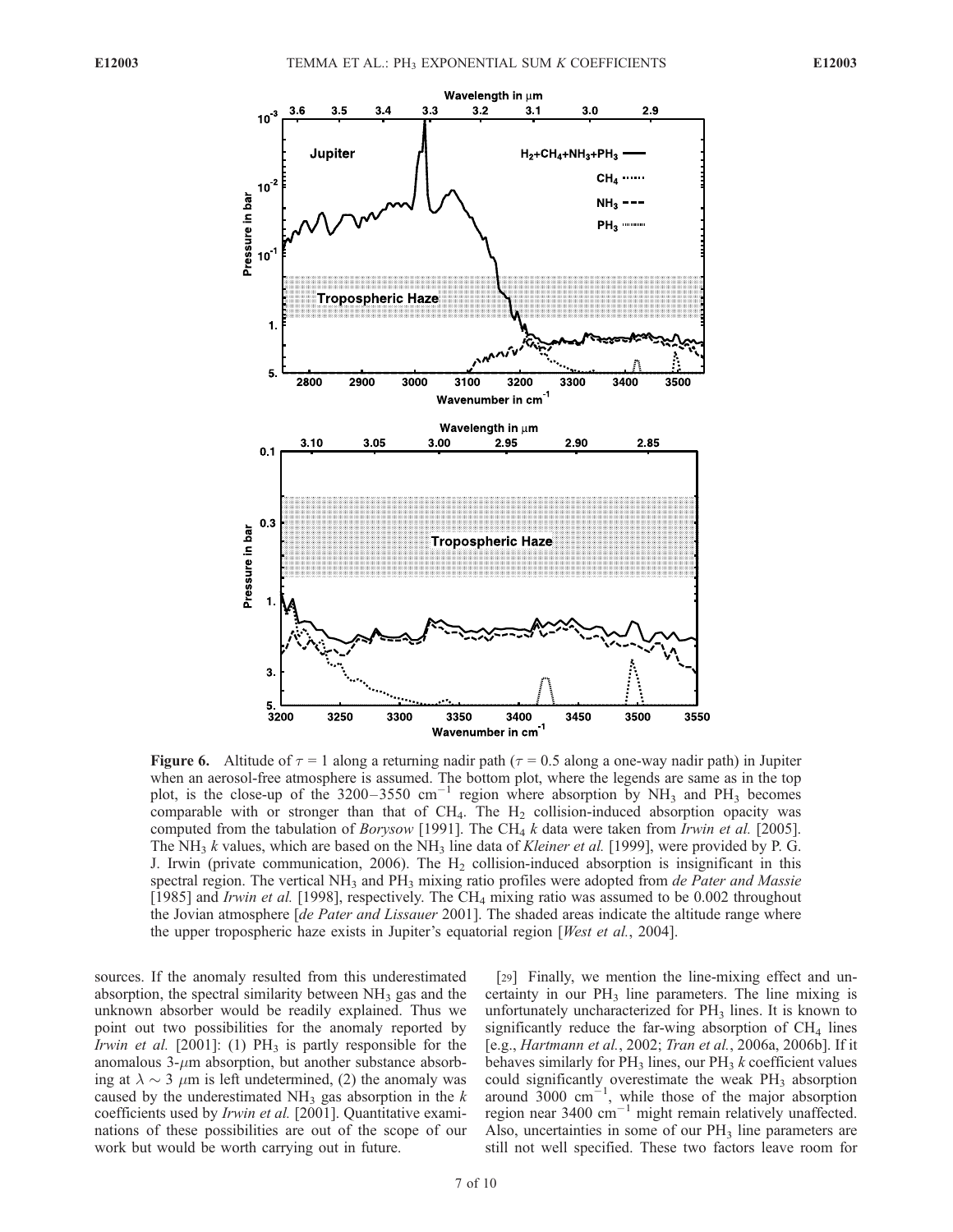

**Figure 7.** Same as Figure 6 but for Saturn. The vertical  $NH_3$  and  $PH_3$  mixing ratio profiles were adopted from de Pater and Massie [1985] and Orton et al. [2000], respectively. We assumed a CH<sub>4</sub> mixing ratio of 0.004 throughout the Saturnian atmosphere [de Pater and Lissauer 2001]. The vertical range of the upper tropospheric haze roughly indicates the vertical range where the layer was found by the recent visible methane band analyses [Muños et al., 2004; Temma et al., 2005; Pérez-Hoyos et al., 2005] in Saturn's equatorial region.

further improvements in the 3- $\mu$ m PH<sub>3</sub> k coefficients in future, but our current data set will suffice to serve the purpose of studying the strong  $3-\mu m$  PH<sub>3</sub> band observed on Saturn with Cassini VIMS.

## 4. Summary

[30] PH<sub>3</sub> exponential sum  $k$  coefficients were obtained between  $2750$  and  $3550 \text{ cm}^{-1}$ , with a spectral bin width of 2 cm<sup>-1</sup> and a spectral step of 2 cm<sup>-1</sup>. This data set will be useful for radiative transfer analyses of  $3$ - $\mu$ m observations of Jupiter and Saturn, acquired by Galileo NIMS, ongoing Cassini VIMS, and the future New Horizons space probe during its Jupiter swing-by. Mapping the horizontal and vertical distribution of PH<sub>3</sub> molecules on the giant planets will reveal the three-dimensional nature of their global circulation, including spatial variability of vertical transport from deep interiors of their dynamic atmospheres. Also, we note that a very large wing cutoff is necessary for line-by-line computations under high pressures when Lorentz or Voigt line shapes are assumed. Future inclusion of line-mixing effects could result in smaller  $k$  coefficients than ours at weak  $PH_3$  bands. Our  $PH_3$  k coefficient data, compiled in a text file ''ph3\_kdata\_3micron.txt'' (20 MB size), can be acquired from the Web site of the NASA Planetary Data System Atmospheres Node, http://atmos. nmsu.edu/.

[31] Acknowledgments. We greatly thank P. G. J. Irwin and N. Bowles of Oxford University for kindly providing their NH<sub>3</sub> data for our examination of  $NH<sub>3</sub>$  k coefficients. Also, we appreciate the constructive comments from P. G. J. Irwin and an anonymous reviewer. This research was carried out by the Jet Propulsion Laboratory, California Institute of Technology,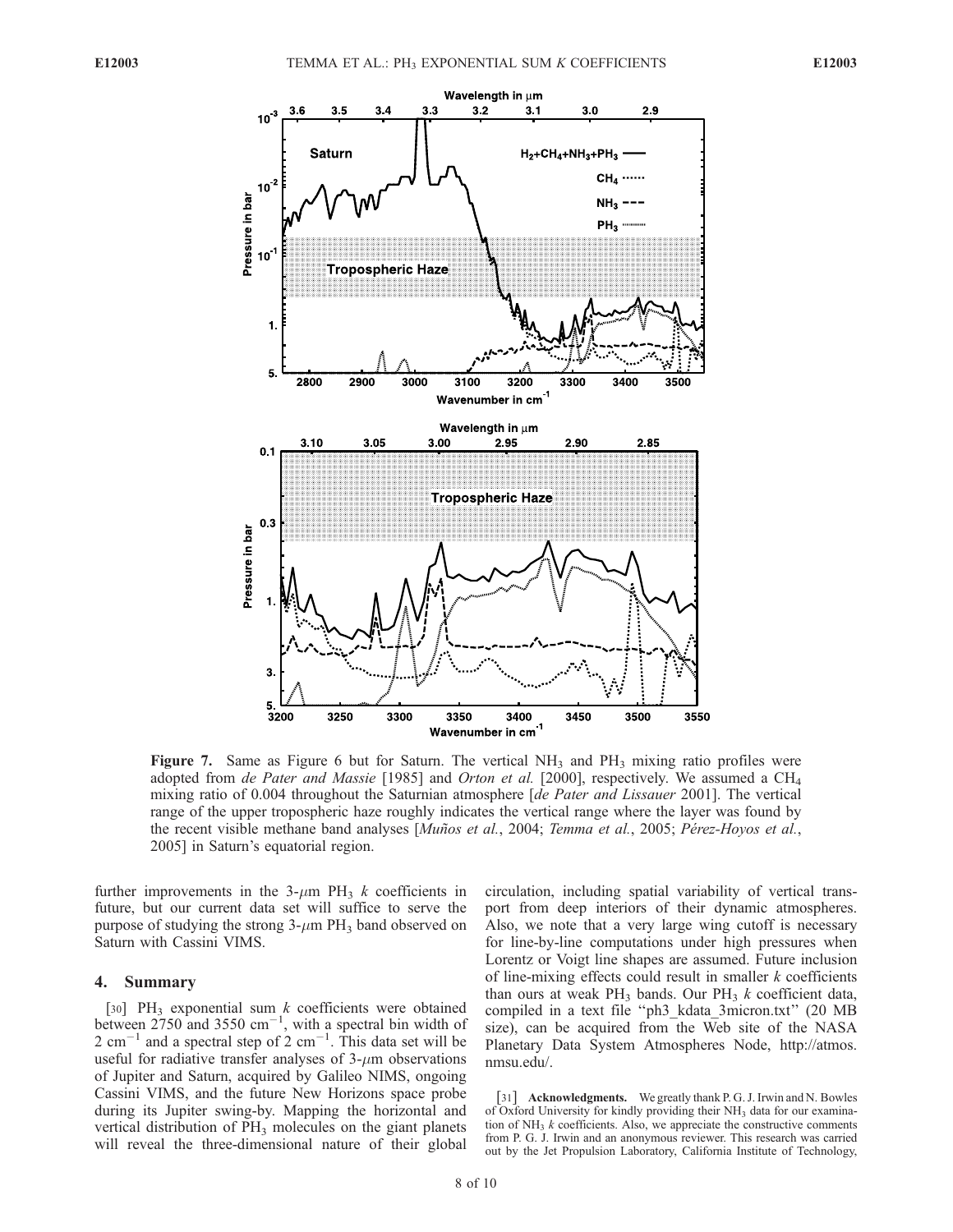under a contract with the National Aeronautics and Space Administration. This work was partly supported by the Research Associateship Award of the National Research Council (transferred to NASA Postdoctoral Fellowship of the Oak Ridge Associated Universities since 1 January 2006) at the Jet Propulsion Laboratory.

#### References

- Atreya, S. K., M. H. Wong, T. C. Owen, P. R. Mahaffy, H. B. Niemann, I. de Pater, P. Drossart, and T. Encrenaz (1999), A comparison of the atmospheres of Jupiter and Saturn: Deep atmospheric composition, cloud structure, vertical mixing, and origin, Planet. Space Sci., 47, 1243 – 1262.
- Atreya, S. K., P. R. Mahaffy, H. B. Niemann, M. H. Wong, and T. C. Owen (2003), Composition and origin of the atmospheres of Jupiter—An update, and implications for the extrasolar giant planets, Planet. Space Sci.,  $51, 105 - 112.$
- Baines, K. H., R. A. West, L. P. Giver, and F. Moreno (1993), Quasi-random narrow-band model fits to near-infrared low-temperature laboratory methane spectra and derived exponential-sum absorption coefficients, J. Geophys. Res., 98(E3), 5517-5529.
- Baines, K. H., et al. (2005), The atmospheres of Saturn and Titan in the near-infrared: First results of Cassini/VIMS, Earth Moon Planets, 96, 119 – 147.
- Bjoraker, G. L., H. P. Larson, U. Fink, and H. A. Smith (1981), A study of ethane on Saturn in the 3 micron region, Astrophys. J., 248, 856-862.
- Bjoraker, G. L., H. P. Larson, and V. Kunde (1986), The gas composition of Jupiter derived from 5 micron airborne spectroscopic observations, Icarus, 66, 579 – 609.
- Borysow, A. (1991), Modeling of collision-induced infrared absorption spectra of  $H_2-H_2$  pairs in the fundamental band at temperatures from 20 to 300 K, Icarus, 92, 273 – 279.
- Bouanich, J. P., J. Salem, H. Aroui, J. Walrand, and G. Blanquet (2004), H2-broadening coefficients in the  $\nu_2$  and  $\nu_4$  bands of PH<sub>3</sub>, J. Quant. Spectrosc. Radiat. Transfer, 84, 195-205.
- Bregman, J. D., D. F. Lester, and D. M. Rank (1975), Observation of the  $\nu_2$ band of PH<sub>3</sub> in the atmosphere of Saturn, Astrophys. J., 202, L55-L56.
- Butler, R. A. H., L. Sagui, I. Kleiner, and L. R. Brown (2006), The absorption spectrum of phosphine (PH<sub>3</sub>) between 2.8 and 3.7  $\mu$ m: Line positions, intensities, assignments and single state fits, *J. Mol. Spectrosc.*, 238, 178 – 192.
- Carlson, B. E., A. A. Lacis, and W. B. Rossow (1993), Tropospheric gas composition and cloud structure of the Jovian north equatorial belt, J. Geophys. Res., 98(E3), 5251 – 5290.
- Conrath, B. J., and D. Gautier (2000), Saturn helium abundance: A reanalysis of Voyager measurements, Icarus, 144, 124-134.
- Courtin, R., D. Gautier, A. Marten, B. Bézard, and R. Hanel (1984), The composition of Saturn's atmosphere at northern temperate latitudes from Voyager IRIS spectra: NH<sub>3</sub>, PH<sub>3</sub>, C<sub>2</sub>H<sub>2</sub>, C<sub>2</sub>H<sub>6</sub>, CH<sub>3</sub>D, CH<sub>4</sub>, and the Saturnian D/H isotopic ratio, Astrophys. J., 287, 899-916.
- de Pater, I., and J. J. Lissauer (2001), Planetary Sciences, Cambridge Univ. Press, New York.
- de Pater, I., and S. T. Massie (1985), Models of the millimeter-centimeter spectra of the giant planets, Icarus, 62, 143-171.
- Encrenaz, T. (2004), Neutral atmospheres of the giant planets: An overview of composition measurements, Space Sci. Rev., 116, 99 – 119.
- Gillett, F. C., and W. J. Forrest (1974), The 7.5- to 13.5-micron spectrum of Jupiter, Astrophys. J., 187, L37 –L39.
- Goody, R. M., and Y. L. Yung (1989), Atmospheric Radiation, Oxford Univ. Press, New York.
- Hartmann, J.-M., C. Boulet, C. Brodbeck, N. van Thanh, T. Fouchet, and P. Drossart (2002), A far wing lineshape for  $H_2$  broadened CH<sub>4</sub> infrared transitions, J. Quant. Spectrosc. Radiat. Transfer, 72, 117-122
- Irwin, P. G. J., S. B. Calcutt, F. W. Taylor, and A. L. Weir (1996), Calculated k distribution coefficients for hydrogen- and self-broadened methane in the range  $2000 - 9500$  cm<sup>-1</sup> from exponential sum fitting to band-modelled spectra, J. Geophys. Res., 101(E11), 26,137-26,154
- Irwin, P. G. J., et al. (1998), Cloud structure and atmospheric composition of Jupiter retrieved from Galileo near-infrared mapping spectrometer realtime spectra, *J. Geophys. Res.*, 103(E10), 23,001-23,021.
- Irwin, P. G. J., A. L. Weir, F. W. Taylor, and S. B. Calcutt (2001), The origin of belt/zone contrasts in the atmosphere of Jupiter and their correlation with 5- $\mu$ m opacity, Icarus, 149, 397-415.
- Irwin, P. G. J., P. Parrish, T. Fouchet, S. B. Calcutt, F. W. Taylor, A. A. Simon-Miller, and C. A. Nixon (2004), Retrievals of Jovian tropospheric phosphine from Cassini/CIRS, Icarus, 173, 84-99.
- Irwin, P. G. J., K. Sihra, N. Bowles, F. W. Taylor, and S. B. Calcutt (2005), Methane absorption in the atmosphere of Jupiter from 1800 to 9500  $\text{cm}^{-1}$  and implications for vertical cloud structure, *Icarus*, 176,  $255 - 271$ .
- Kim, S. J., and T. R. Geballe (2005), The 2.9-4.2 micron spectrum of Saturn: Clouds and CH<sub>4</sub>, PH<sub>3</sub>, and NH<sub>3</sub>, *Icarus*,  $179$ ,  $449-458$ .
- Kleiner, I., L. R. Brown, G. Tarrago, Q.-L. Kou, N. Picqué, G. Guelachvili, V. Dana, and J.-Y. Mandin (1999), Positions and intensities in the  $2\nu_4$ /  $\nu_1/\nu_3$  vibrational system of <sup>14</sup>NH<sub>3</sub> near 3  $\mu$ m, J. Mol. Spectrosc., 193,  $46 - 71.$
- Kunde, V., R. Hanel, W. Maguire, D. Gautier, J. P. Baluteau, A. Marten, A. Chedin, N. Husson, and N. Scott (1982), The tropospheric gas composition of Jupiter's north equatorial belt ( $NH<sub>3</sub>$ ,  $PH<sub>3</sub>$ ,  $CH<sub>3</sub>D$ ,  $GeH<sub>4</sub>$ ,  $H<sub>2</sub>O$ ) and the Jovian D/H isotopic ratio, Astrophys. J., 263, 443 – 467.
- Lacis, A. A., and V. Oinas (1991), A description of the correlated k distribution method for modeling nongray gaseous absorption, thermal emission, and multiple scattering in vertically inhomogeneous atmospheres, *J. Geophys. Res.*, 96(D5), 9027-9063.
- Larson, H. P., R. R. Treffers, and U. Fink (1977), Phosphine in Jupiter's atmosphere—The evidence from high-altitude observations at 5 micrometers, Astrophys. J., 211, 972–979.
- Larson, H. P., U. Fink, H. A. Smith, and D. S. Davis (1980), The middleinfrared spectrum of Saturn: Evidence for phosphine and upper limits to other trace atmospheric constituents, Astrophys. J., 240, 327 – 337.
- Lindal, G. F., D. N. Sweetnam, and V. R. Eshleman (1985), The atmosphere of Saturn: An analysis of the Voyager radio occultation measurements, Astron. J., 90, 1136-1146.
- Liou, K. N. (2002), An Introduction to Atmospheric Radiation, Elsevier, New York.
- Loddars, K., and B. Fegley (1998), The Planetary Scientist's Companion, Oxford Univ. Press, New York.
- Muñoz, O., F. Moreno, A. Molina, D. Grodent, J. C. Gérard, and V. Dols (2004), Study of the vertical structure of Saturn's atmosphere using HST/ WFPC2 images, Icarus, 169, 413 – 428.
- Noll, K. S., and H. P. Larson (1990), The spectrum of Saturn from 1990 to 2230 cm<sup>-1</sup>: Abundances of AsH<sub>3</sub>, CH<sub>3</sub>D, CO, GeH<sub>4</sub>, NH<sub>3</sub>, and PH<sub>3</sub>, Icarus, 89, 168-189.
- Orton, G. S., E. Serabyn, and Y. T. Lee (2000), Vertical distribution of PH<sub>3</sub> in Saturn from observations of its 1-0 and 3-2 rotational lines, Icarus, 146, 48 – 59, (Correction, Icarus, 149, 489 – 490, 2001.)
- Pérez-Hoyos, S., A. Sánchez-Lavega, R. G. French, and J. F. Rojas (2005), Saturn's cloud structure and temporal evolution from ten years of Hubble Space Telescope images (1994-2003), Icarus, 176, 155-174.
- Pine, A. S. (1992), Self-,  $N_2$ ,  $O_2$ ,  $H_2$ , Ar, and He broadening in the  $\nu_3$  band
- Q branch of CH<sub>4</sub>, *J. Chem. Phys.*, 97, 773–785.<br>Pollock, C. R., F. R. Petersen, D. A. Jennings, J. S. Wells, and A. G. Maki (1983), Absolute frequency measurements of the 2-0 band of CO at  $2.3 \mu m$  using color center laser spectroscopy, J. Mol. Spectrosc., 99,  $357 - 368$ .
- Prinn, R. G., H. P. Larson, J. H. Caldwell, and D. Gautier (1984), Composition and chemistry of Saturn's atmosphere, in Saturn, edited by T. Gehrels and M. S. Matthews, pp. 88 – 149, Univ. of Ariz. Press, Tucson.
- Ridgway, S. T. (1974), The infrared spectrum of Jupiter,  $750-1200$  cm<sup>-1</sup>, Bull. Am. Astron. Soc., 6, 376.
- Ridgway, S. T., L. Wallace, and G. R. Smith  $(1976)$ , The  $800-1200$ inverse centimeter absorption spectrum of Jupiter, Astrophys. J., 207, 1002 – 1006.
- Rothman, L. S., et al. (1998), The HITRAN molecular spectroscopic database and HAWKS (HITRAN Atmospheric Workstation): 1996 edition, J. Quant. Spectrosc. Radiat. Transfer, 60, 665 – 710.
- Rothman, L. S., et al. (2005), The HITRAN 2004 molecular spectroscopic database, J. Quant. Spectrosc. Radiat. Transfer, 96, 139-204.
- Salem, J., J. P. Bouanich, J. Walrand, H. Aroui, and G. Blanquet (2004), Hydrogen line broadening in the  $\nu_2$  and  $\nu_4$  bands of phosphine at low temperature, J. Mol. Spectrosc., 228, 23-30.
- Salem, J., J. P. Bouanich, J. Walrand, H. Aroui, and G. Blanquet (2005), Helium- and argon-broadening coefficients of phosphine lines in the  $\nu_2$ and  $\nu_4$  bands, *J. Mol. Spectrosc.*, 232, 247-254.
- Seiff, A., D. B. Kirk, T. C. D. Knight, R. E. Young, J. D. Mihalov, L. A. Young, F. S. Milos, G. Schubert, R. C. Blanchard, and D. Atkinson (1998), Thermal structure of Jupiter's atmosphere near the edge of a  $5-\mu m$  hot spot in the north equatorial belt, J. Geophys. Res., 103(E10), 22,857 – 22,889.
- Temma, T., N. J. Chanover, A. A. Simon-Miller, D. A. Glenar, J. J. Hillman, and D. M. Kuehn (2005), Vertical structure modeling of Saturn's equatorial region using high spectral resolution imaging, Icarus, 175, 464 – 489.
- Tokunaga, A. T., H. L. Dinerstein, D. F. Lester, and D. M. Rank (1980), The phosphine abundance on Saturn derived from new 10-micrometer spectra, Icarus, 42, 79-85, (Correction, Icarus, 48, 540, 1981.)
- Tran, H., P.-M. Fraud, T. Gabard, F. Hase, T. von Clarmann, C. Camy-Peyret, S. Payan, and J.-M. Hartmann (2006a), Model, software and database for line-mixing effects in the  $\nu_3$  and  $\nu_4$  bands of CH<sub>4</sub> and tests using laboratory and planetary measurements—I:  $N_2$  (and air) broadenings and the Earth atmosphere, J. Quant. Spectrosc. Radiat. Transfer, 101, 284 – 305.